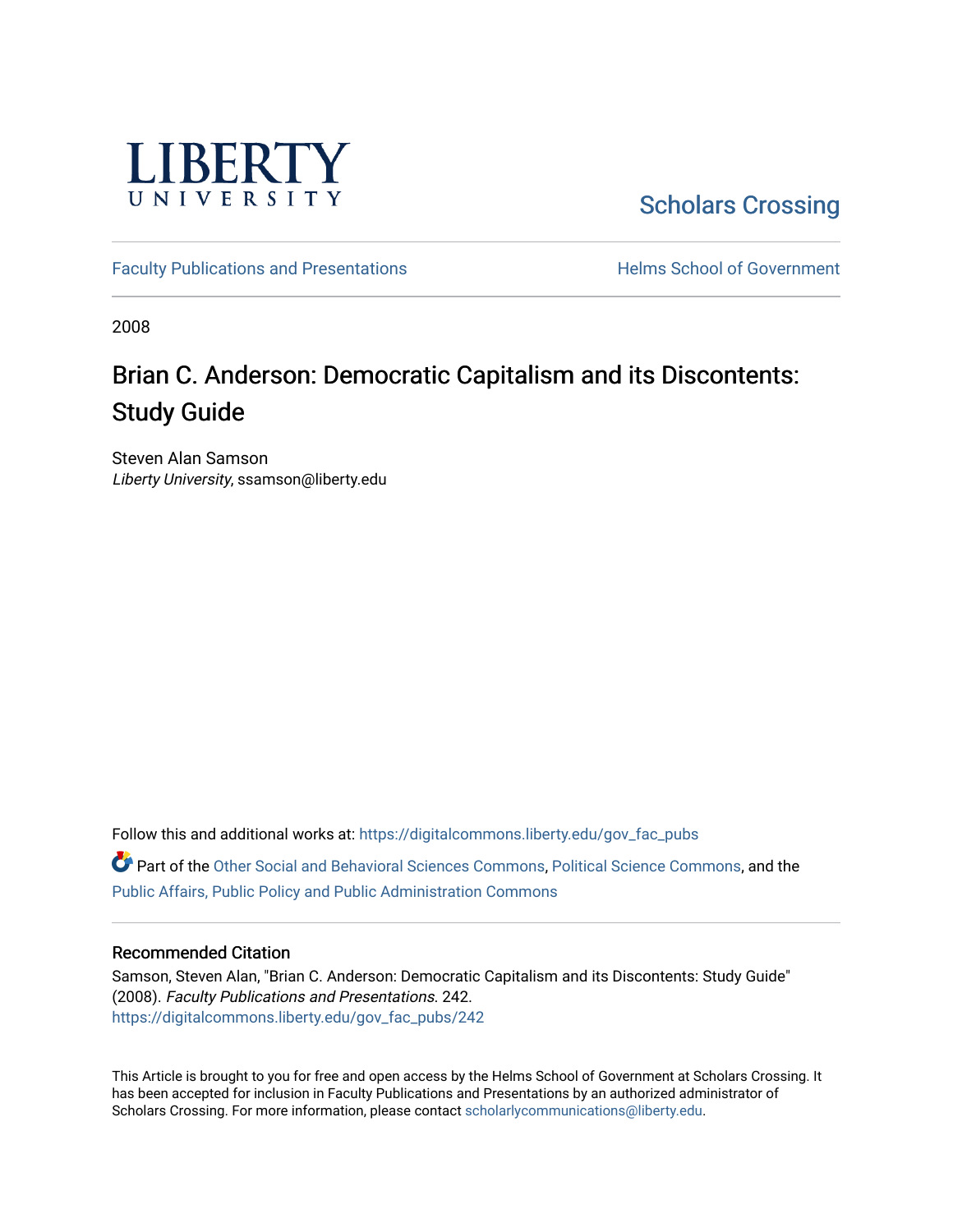## **BRIAN C. ANDERSON: DEMOCRATIC CAPITALISM AND ITS DISCONTENTS: STUDY GUIDE, 2008 Steven Alan Samson**

## **CAPITALISM AND THE SUICIDE OF CULTURE**

## **Outline**

- A. MOST TERRIBLE CENTURY
	- 1. Isaiah Berlin<br>2. Secular Relic
	- Secular Religions
	- 3. The Ruin Left in Their Wake
	- 4. Who They Wanted to Destroy: Bourgeois Liberal Democracy<br>5. The Fall of Political Messianisms Has Not Assured the Future
		- 5. The Fall of Political Messianisms Has Not Assured the Future of Democratic Capitalism a. Radical Islam
	- 6. The Hubris of Secular Religions: Claiming to Solve the Political Problem<br>7. The Richest Current of Liberal Democratic Thought Makes No Such Clair
	- The Richest Current of Liberal Democratic Thought Makes No Such Claim
- B. THE DREAM OFTRANSCENDING POLITICS
	- 1. François Furet
		- a. Historian of the French Revolution
			- 1) Break with the Marxist view
			- 2) Rejection of historical inevitability<br>3) Claim that the revolution released
			- Claim that the revolution released utopian hopes
	- 2. *The Passing of an Illusion*
	- 3. Communism's Seductive Appeal: The Coupling of Two Incompatible Ideas
		- a. Cult of volition
		- b. Certainties of historical science
	- 4. Berlin on Its Emotional Allure<br>5. Two Political Weaknesses of
	- Two Political Weaknesses of the Bourgeois Regime
		- a. Egalitarian Outbidding
			- 1) Equality likened to an imaginary horizon<br>2) Promise of Communism
			- 2) Promise of Communism
				- a) Sacrifice of "formal liberties"
				- b) Egalitarian apocalypse
		- b. Liberal democracy's moral indeterminacy
			- 1) The sovereign individual
			- 2) Threefold liberation<br>3) Deliverance from the
			- 3) Deliverance from the past comes at a price
				- a) Existential questions become more difficult to answer as the self moves to the center
	- 6. Psychological Corollaries of These Two Weaknesses
		- a. Self-Doubt
		- b. Self-Hatred
			- 1) Leading Marxist thinkers originally came from bourgeois money

### **Review**

political messianisms François Furet incompatible ideas two political weaknesses of the bourgeois regime threefold liberation of the bourgeois city<br>
psychological corollaries origin of leading Marxists origin of leading Marxists